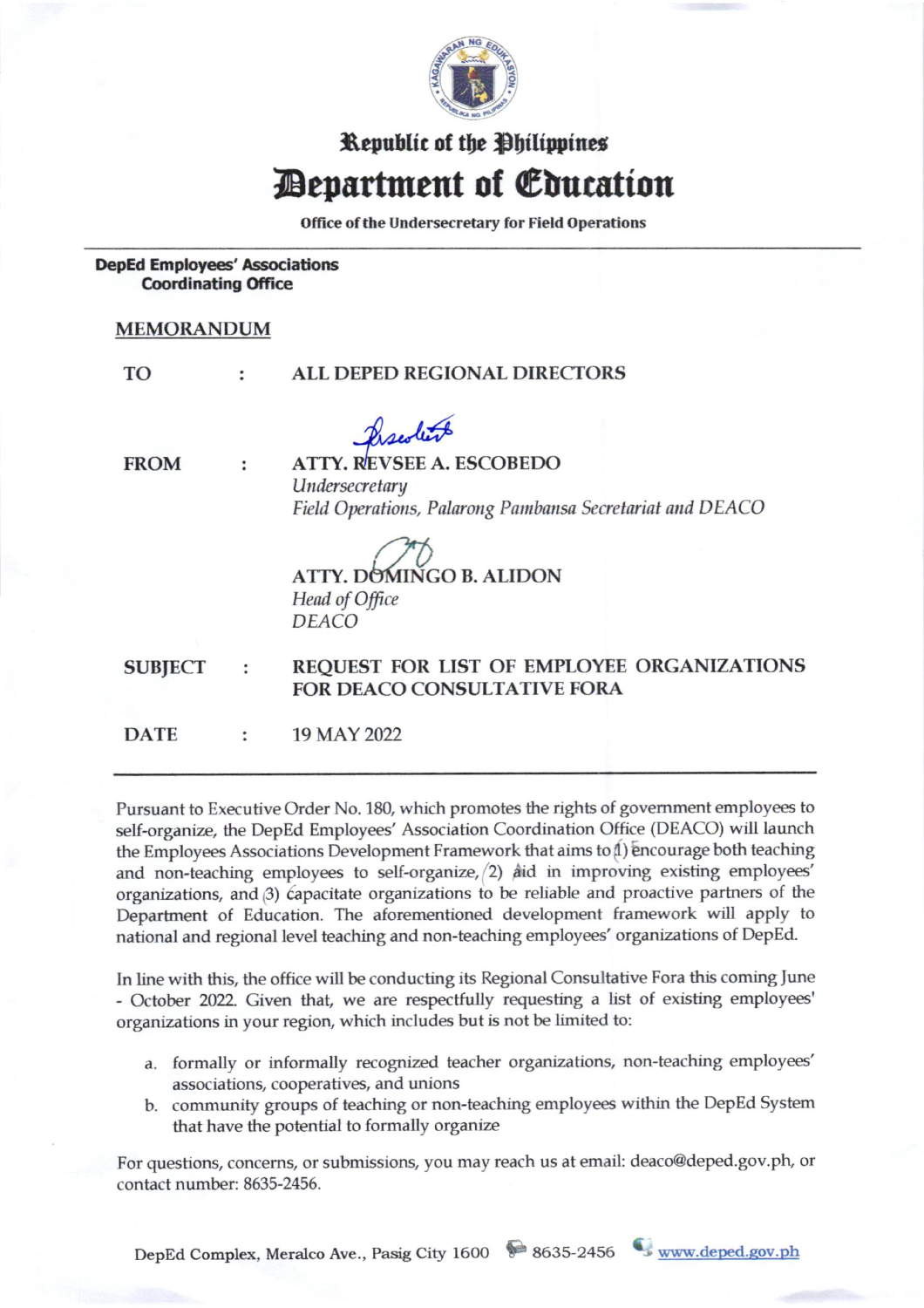| <b>DEACO Regional Organizations Mapping Template</b> |                                                                                                                                |                                                                                                   |                                                                                                                                    |                                                                                                                                         |                                                                                          |                                                            |  |
|------------------------------------------------------|--------------------------------------------------------------------------------------------------------------------------------|---------------------------------------------------------------------------------------------------|------------------------------------------------------------------------------------------------------------------------------------|-----------------------------------------------------------------------------------------------------------------------------------------|------------------------------------------------------------------------------------------|------------------------------------------------------------|--|
| <b>Region:</b><br>Date:                              |                                                                                                                                |                                                                                                   |                                                                                                                                    |                                                                                                                                         |                                                                                          |                                                            |  |
| No.                                                  | <b>Type</b><br>(Job Group Association,<br>Cooperatives, Unions, or<br>Professional<br>Communities Interested<br>in Organizing) | <b>Name of Organization</b><br>(Indicate if regional chapter of a<br>national level organization) | <b>Job Group</b><br>Represented<br>(Indicate specific<br>profession, and whether<br>Teaching or Non-<br><b>Teaching Employees)</b> | <b>Organization Status</b><br>(Choose One:<br>1. Formally Registered,<br>2. Informally recognized<br>by RO, or<br>3. Not yet organized) | <b>Point Person</b><br>(President of<br>Organization or<br>designated contact<br>person) | <b>Contact Details</b><br>(email address and phone number) |  |
| Ex.                                                  | <b>Job Group Association</b>                                                                                                   | <b>CARAGA Region Teachers'</b><br>Association                                                     | <b>Teachers</b>                                                                                                                    | 2. Informally<br>recognized by RO                                                                                                       | Juan Dela Cruz,<br>Association<br>President                                              | 09XX-XXX-XXX<br>juan.delacruz@deped.gov.ph                 |  |
| 1                                                    |                                                                                                                                |                                                                                                   |                                                                                                                                    |                                                                                                                                         |                                                                                          |                                                            |  |
| $\overline{2}$                                       |                                                                                                                                |                                                                                                   |                                                                                                                                    |                                                                                                                                         |                                                                                          |                                                            |  |
| 3                                                    |                                                                                                                                |                                                                                                   |                                                                                                                                    |                                                                                                                                         |                                                                                          |                                                            |  |
| 4                                                    |                                                                                                                                |                                                                                                   |                                                                                                                                    |                                                                                                                                         |                                                                                          |                                                            |  |
| 5                                                    |                                                                                                                                |                                                                                                   |                                                                                                                                    |                                                                                                                                         |                                                                                          |                                                            |  |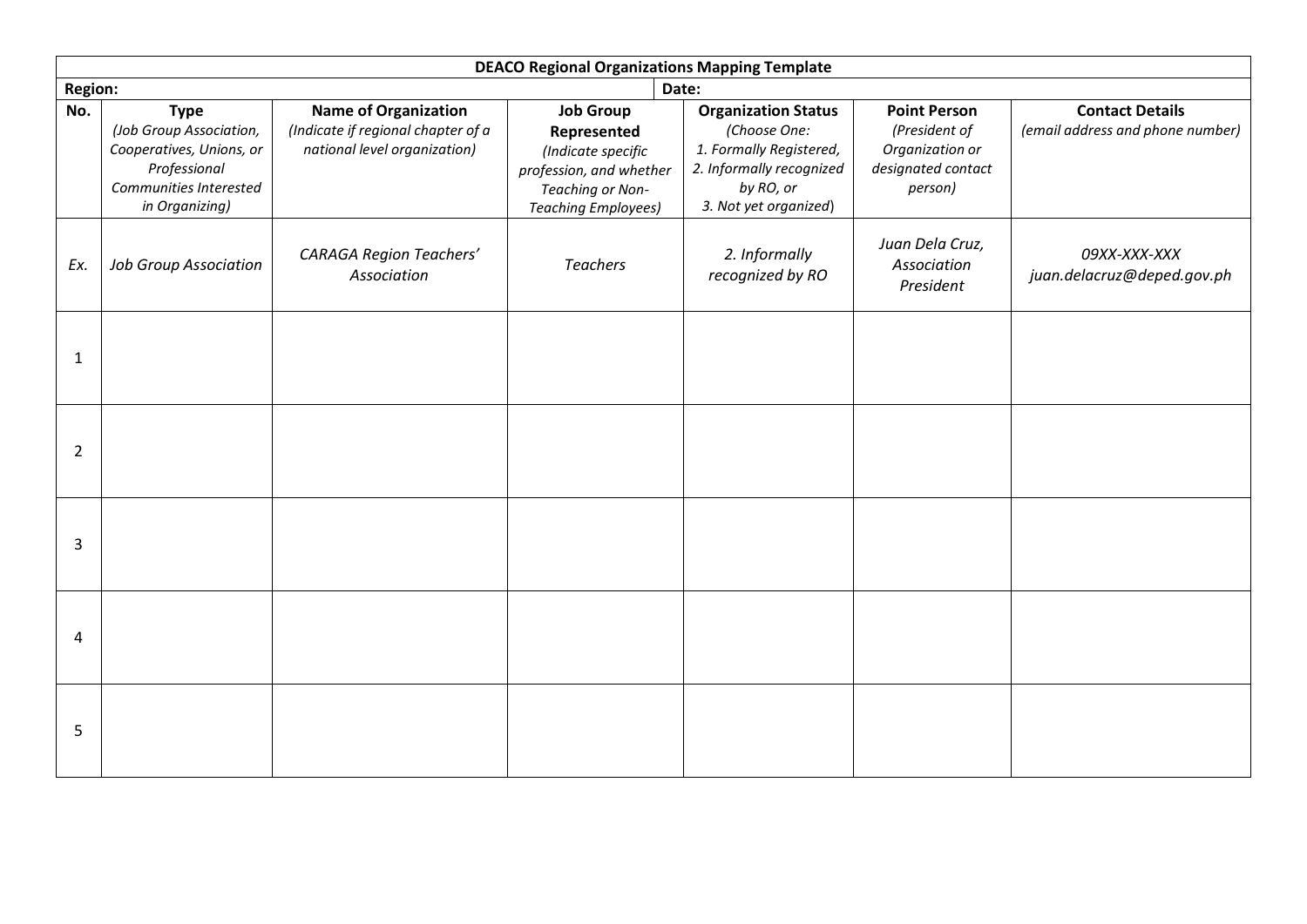| <b>DEACO Regional Organizations Mapping Template</b> |                                                                                                                                |                                                                                                   |                                                                                                                                    |                                                                                                                             |                                                                                          |                                                            |  |
|------------------------------------------------------|--------------------------------------------------------------------------------------------------------------------------------|---------------------------------------------------------------------------------------------------|------------------------------------------------------------------------------------------------------------------------------------|-----------------------------------------------------------------------------------------------------------------------------|------------------------------------------------------------------------------------------|------------------------------------------------------------|--|
| <b>Region:</b><br>Date:                              |                                                                                                                                |                                                                                                   |                                                                                                                                    |                                                                                                                             |                                                                                          |                                                            |  |
| No.                                                  | <b>Type</b><br>(Job Group Association,<br>Cooperatives, Unions, or<br>Professional<br>Communities Interested<br>in Organizing) | <b>Name of Organization</b><br>(Indicate if regional chapter of a<br>national level organization) | <b>Job Group</b><br>Represented<br>(Indicate specific<br>profession, and whether<br>Teaching or Non-<br><b>Teaching Employees)</b> | <b>Organization Status</b><br>(Choose One: Formally<br>Registered, Informally<br>recognized by RO, or<br>Not yet organized) | <b>Point Person</b><br>(President of<br>Organization or<br>designated contact<br>person) | <b>Contact Details</b><br>(email address and phone number) |  |
| Ex.                                                  | Cooperative                                                                                                                    | Central Luzon Public School<br><b>Teachers Multipurpose</b><br>Cooperative                        | <b>Teachers</b>                                                                                                                    | <b>Formally Registered</b>                                                                                                  | Juan Dela Cruz,<br>Coop President                                                        | 09XX-XXX-XXX<br>juan.delacruz@deped.gov.ph                 |  |
| 6                                                    |                                                                                                                                |                                                                                                   |                                                                                                                                    |                                                                                                                             |                                                                                          |                                                            |  |
| $\overline{7}$                                       |                                                                                                                                |                                                                                                   |                                                                                                                                    |                                                                                                                             |                                                                                          |                                                            |  |
| 8                                                    |                                                                                                                                |                                                                                                   |                                                                                                                                    |                                                                                                                             |                                                                                          |                                                            |  |
| 9                                                    |                                                                                                                                |                                                                                                   |                                                                                                                                    |                                                                                                                             |                                                                                          |                                                            |  |
| 10                                                   |                                                                                                                                |                                                                                                   |                                                                                                                                    |                                                                                                                             |                                                                                          |                                                            |  |